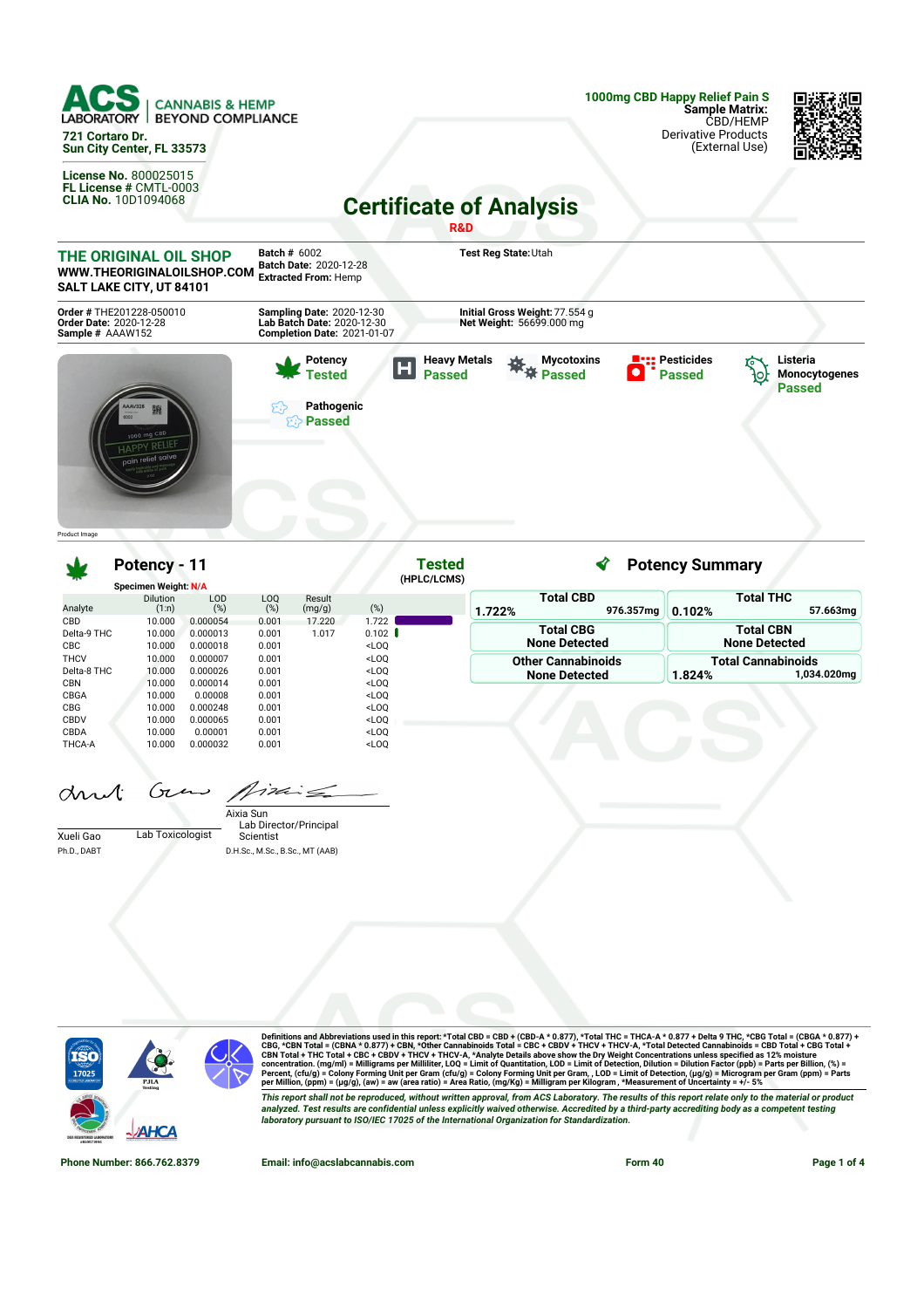

**721 Cortaro Dr. Sun City Center, FL 33573**

**License No.** 800025015 **FL License #** CMTL-0003 **CLIA No.** 10D1094068



## **Certificate of Analysis**

|                                              |                                                                                 |                                    |                                                                                                      |                           | R&D                                                        |              |                              |                    |                           |
|----------------------------------------------|---------------------------------------------------------------------------------|------------------------------------|------------------------------------------------------------------------------------------------------|---------------------------|------------------------------------------------------------|--------------|------------------------------|--------------------|---------------------------|
|                                              | THE ORIGINAL OIL SHOP<br>WWW.THEORIGINALOILSHOP.COM<br>SALT LAKE CITY, UT 84101 |                                    | <b>Batch # 6002</b><br>Batch Date: 2020-12-28<br><b>Extracted From: Hemp</b>                         |                           | Test Reg State: Utah                                       |              |                              |                    |                           |
| Sample # AAAW152                             | Order # THE201228-050010<br>Order Date: 2020-12-28                              |                                    | <b>Sampling Date: 2020-12-30</b><br>Lab Batch Date: 2020-12-30<br><b>Completion Date: 2021-01-07</b> |                           | Initial Gross Weight: 77.554 g<br>Net Weight: 56699.000 mg |              |                              |                    |                           |
| $\mathbf H$                                  | <b>Heavy Metals (For UT Clients ONLY)</b><br><b>Specimen Weight: N/A</b>        |                                    |                                                                                                      |                           |                                                            |              |                              |                    | <b>Passed</b><br>(ICP-MS) |
| Analyte                                      |                                                                                 | LOQ<br>(ppb)                       | <b>Action Level</b><br>(ppb)                                                                         | Result<br>(ppb)           | Analyte                                                    | LOQ<br>(ppb) | <b>Action Level</b><br>(ppb) | Result<br>(ppb)    |                           |
| Arsenic (As)<br>Lead (Pb)                    | Total Contaminant Load (TCL)                                                    | 100<br>100<br><b>None Detected</b> | 2000<br>1200                                                                                         | $<$ LOQ<br>$<$ LOQ        | Cadmium (Cd)<br>Mercury (Hg)                               | 100<br>100   | 820<br>400                   | $<$ LOQ<br>$<$ LOQ |                           |
|                                              | <b>Mycotoxin - Utah</b><br>Specimen Weight: 172.580 mg                          |                                    |                                                                                                      |                           |                                                            |              |                              |                    | <b>Passed</b><br>(LCMS)   |
| <b>Dilution Factor: 8.692</b>                |                                                                                 |                                    |                                                                                                      |                           |                                                            |              |                              |                    |                           |
| Analyte                                      |                                                                                 | LOQ<br>(ppb)                       | <b>Action Level</b><br>(ppb)                                                                         | Result<br>(ppb)           | Analyte                                                    | LOQ<br>(ppb) | <b>Action Level</b><br>(ppb) | Result<br>(ppb)    |                           |
| Aflatoxin B1<br>Aflatoxin G1<br>Ochratoxin A |                                                                                 | 6<br>6<br>12                       | 20<br>20<br>20                                                                                       | $<$ LOQ<br>LOO<br>$<$ LOQ | Aflatoxin B2<br>Aflatoxin G2                               | 6<br>6       | 20<br>20                     | $<$ LOQ<br>LOO     |                           |
| arut<br>Xueli Gao<br>Ph.D., DABT             | Gun<br>Lab Toxicologist                                                         | Aixia Sun<br>Scientist             | $i$ din $\leq$<br>Lab Director/Principal<br>D.H.Sc., M.Sc., B.Sc., MT (AAB)                          |                           |                                                            |              |                              |                    |                           |
|                                              |                                                                                 |                                    |                                                                                                      |                           |                                                            |              |                              |                    |                           |



Definitions and Abbreviations used in this report: \*Total CBD = CBD + (CBD-A \* 0.877), \*Total THC = THCA-A \* 0.877 + Delta 9 THC, \*CBG Total = (CBGA \* 0.877) +<br>CBG, \*CBN Total = (CBNA \* 0.877) + CBN, \*Other Cannabinois To This report shall not be reproduced, without written approval, from ACS Laboratory. The results of this report relate only to the material or product<br>analyzed. Test results are confidential unless explicitly waived otherwi

**Phone Number: 866.762.8379 Email: info@acslabcannabis.com Form 40 Page 2 of 4**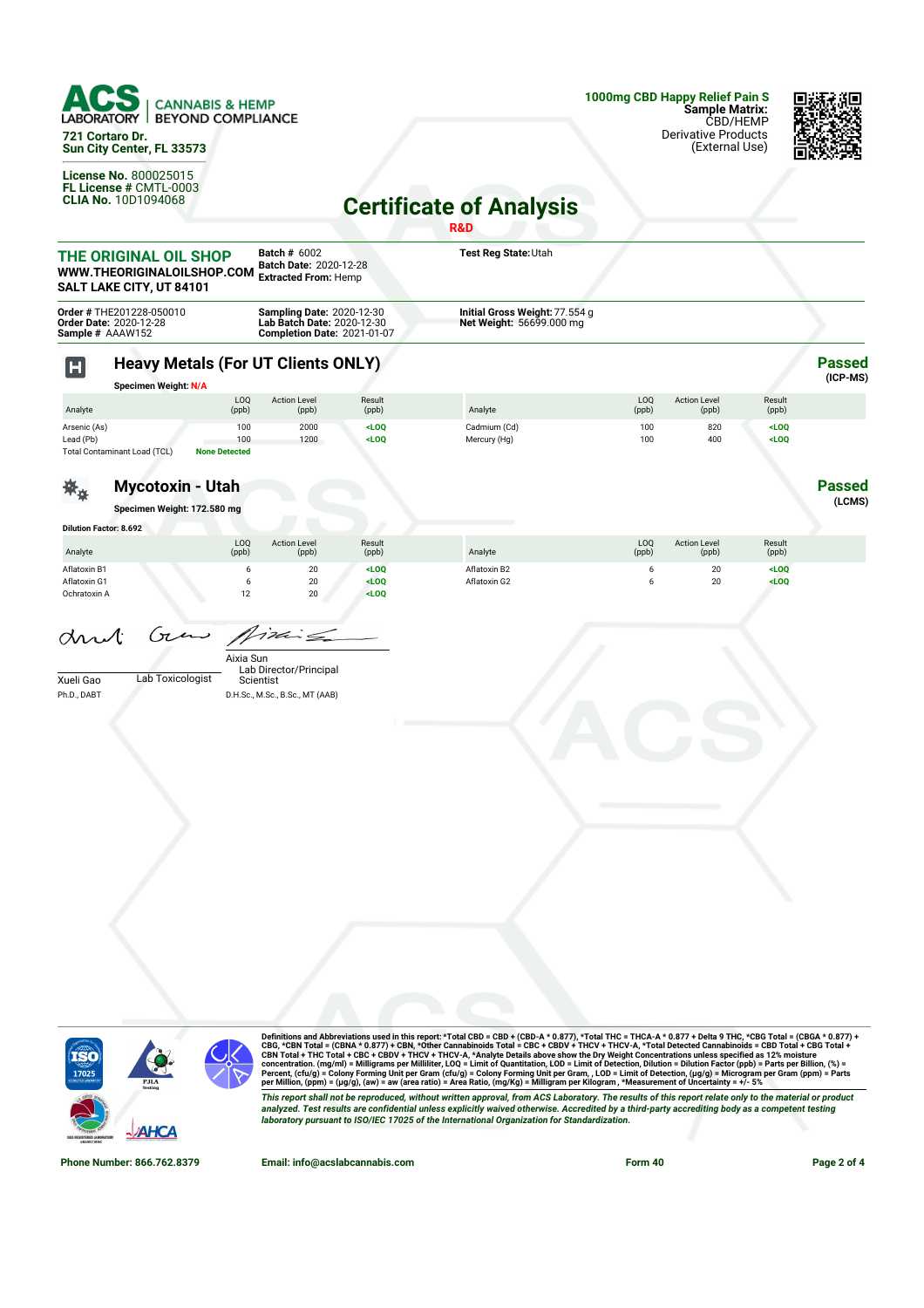

**721 Cortaro Dr. Sun City Center, FL 33573**

**License No.** 800025015 **FL License #** CMTL-0003 **CLIA No.** 10D1094068 (External Use)



## **Certificate of Analysis**

|                                                                                        |                                                              |                                                                                                      |                 | <b>R&amp;D</b>                                             |                          |                              |                 |                              |
|----------------------------------------------------------------------------------------|--------------------------------------------------------------|------------------------------------------------------------------------------------------------------|-----------------|------------------------------------------------------------|--------------------------|------------------------------|-----------------|------------------------------|
| <b>THE ORIGINAL OIL SHOP</b><br>WWW.THEORIGINALOILSHOP.COM<br>SALT LAKE CITY, UT 84101 |                                                              | <b>Batch # 6002</b><br>Batch Date: 2020-12-28<br><b>Extracted From: Hemp</b>                         |                 | Test Reg State: Utah                                       |                          |                              |                 |                              |
| Order # THE201228-050010<br><b>Order Date: 2020-12-28</b><br>Sample # AAAW152          |                                                              | <b>Sampling Date: 2020-12-30</b><br>Lab Batch Date: 2020-12-30<br><b>Completion Date: 2021-01-07</b> |                 | Initial Gross Weight: 77.554 g<br>Net Weight: 56699.000 mg |                          |                              |                 |                              |
| ö"                                                                                     | <b>Pesticides (UT Levels)</b><br>Specimen Weight: 172.580 mg |                                                                                                      |                 |                                                            |                          |                              |                 | <b>Passed</b><br>(LCMS/GCMS) |
| <b>Dilution Factor: 8.692</b>                                                          |                                                              |                                                                                                      |                 |                                                            |                          |                              |                 |                              |
| Analyte                                                                                | L <sub>0</sub><br>(ppb)                                      | <b>Action Level</b><br>(ppb)                                                                         | Result<br>(ppb) | Analyte                                                    | L <sub>00</sub><br>(ppb) | <b>Action Level</b><br>(ppb) | Result<br>(ppb) |                              |
| Abamectin                                                                              | 28.23                                                        | 500                                                                                                  | $<$ LOO         | Acephate                                                   | 30                       | 400                          | $<$ LOO         |                              |
| Acequinocyl                                                                            | 48                                                           | 2000                                                                                                 | $<$ LOQ         | Acetamiprid                                                | 30                       | 200                          | $<$ LOQ         |                              |
| Aldicarb                                                                               | 30                                                           | 400                                                                                                  | $<$ LOO         | Azoxystrobin                                               | 10                       | 200                          | $<$ LOO         |                              |
| Bifenazate                                                                             | 30                                                           | 200                                                                                                  | $<$ LOQ         | Bifenthrin                                                 | 30                       | 200                          | $<$ LOQ         |                              |
| Boscalid                                                                               | 30                                                           | 400                                                                                                  | $<$ LOQ         | Carbaryl                                                   | 10                       | 200                          | $<$ LOQ         |                              |
| Carbofuran                                                                             | 30                                                           | 200                                                                                                  | $<$ LOO         | Chlorantraniliprole                                        | 30                       | 200                          | $<$ LOO         |                              |
| Chlorfenapyr                                                                           | 48                                                           | 1000                                                                                                 | $<$ LOQ         | Chlorpyrifos                                               | 30                       | 200                          | $<$ LOO         |                              |
| Clofentezine                                                                           | 30                                                           | 200                                                                                                  | $<$ LOQ         | Cyfluthrin                                                 | 30                       | 1000                         | $<$ LOQ         |                              |
| Cypermethrin                                                                           | 30                                                           | 1000                                                                                                 | $<$ LOO         | Daminozide                                                 | 30                       | 1000                         | $<$ LOQ         |                              |
| Diazinon                                                                               | 30                                                           | 200                                                                                                  | $<$ LOQ         | <b>Dichlorvos</b>                                          | 30                       | 100                          | $<$ LOQ         |                              |
| Dimethoate                                                                             | 30                                                           | 200                                                                                                  | $<$ LOQ         | Ethoprophos                                                | 30                       | 200                          | $<$ LOO         |                              |
| Etofenprox                                                                             | 30                                                           | 400                                                                                                  | $<$ LOQ         | Etoxazole                                                  | 30                       | 200                          | $<$ LOQ         |                              |
| Fenoxycarb                                                                             | 30                                                           | 200                                                                                                  | $<$ LOQ         | Fenpyroximate                                              | 30                       | 400                          | $<$ LOQ         |                              |
| Fipronil                                                                               | 30                                                           | 400                                                                                                  | $<$ LOO         | Flonicamid                                                 | 30                       | 1000                         | $<$ LOO         |                              |
| Fludioxonil                                                                            | 30                                                           | 400                                                                                                  | $<$ LOO         | Hexythiazox                                                | 30                       | 1000                         | $<$ LOO         |                              |

Imazalil 30 200 **<LOQ** Imidacloprid 30 400 **<LOQ** Kresoxim Methyl 30 400 **<LOQ** Metalaxyl 10 200 **<LOQ** Methiocarb 30 200 **<LOQ** Methomyl 30 400 **<LOQ** MGK-264 48 200 **<LOQ** Myclobutanil 30 200 **<LOQ** Naled 30 500 **<LOQ** Oxamyl 30 1000 **<LOQ** Paclobutrazol 30 400 **<LOQ** Phosmet 30 200 **<LOQ** Piperonylbutoxide 30 2000 **<LOQ** Prallethrin 30 200 **<LOQ** Propiconazole 30 400 **<LOQ** Propoxur 30 200 **<LOQ** Pyrethrins 30 1000 **<LOQ** Pyridaben 30 200 **<LOQ** Spinosad 30 200 **<LOQ** Spiromesifen 30 200 **<LOQ** Spirotetramat 30 200 **<LOQ** Spiroxamine 30 400 **<LOQ** Tebuconazole 30 400 **<LOQ** Thiacloprid 30 200 **<LOQ** Thiamethoxam 30 200 **<LOQ** Trifloxystrobin 30 200 **<LOQ**

| and Grow fixe |  |
|---------------|--|
|               |  |

Total Contaminant Load (TCL) **None Detected**

Xueli Gao Lab Toxicologist Ph.D., DABT

Lab Director/Principal Scientist Aixia Sun D.H.Sc., M.Sc., B.Sc., MT (AAB)

 $\dot{\equiv}$ 



Definitions and Abbreviations used in this report: \*Total CBD = CBD + (CBD-A \* 0.877), \*Total THC = THCA-A \* 0.877 + Delta 9 THC, \*CBG Total = (CBGA \* 0.877) +<br>CBG, \*CBN Total = (CBNA \* 0.877) + CBN, \*Other Cannabinois To This report shall not be reproduced, without written approval, from ACS Laboratory. The results of this report relate only to the material or product<br>analyzed. Test results are confidential unless explicitly waived otherwi *laboratory pursuant to ISO/IEC 17025 of the International Organization for Standardization.*

**Phone Number: 866.762.8379 Email: info@acslabcannabis.com Form 40 Page 3 of 4**